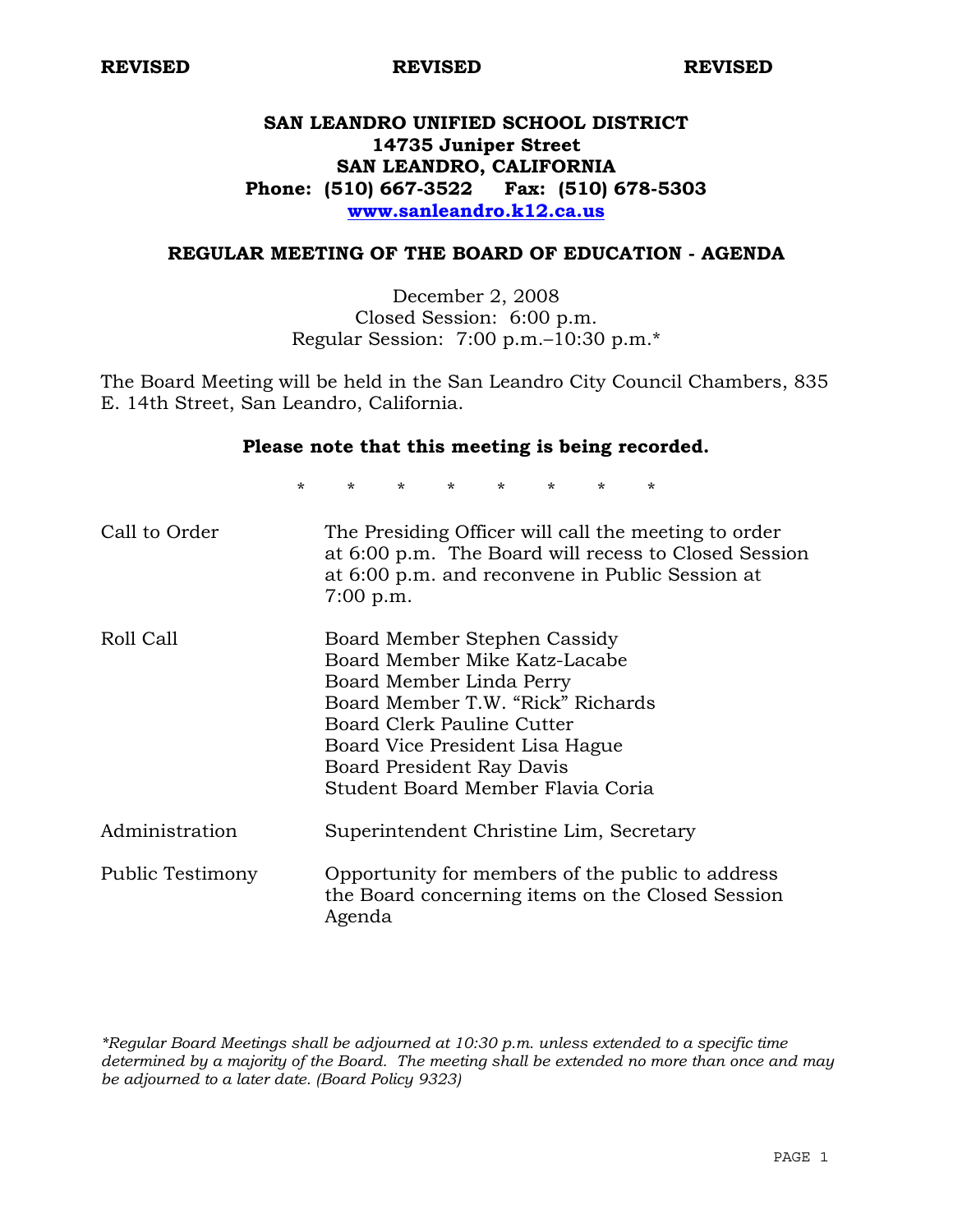#### **REVISED REVISED REVISED**

Prior to the Public Session, the Board will meet in Closed Session pursuant to Educational Code Sections 35146 and 48918(c), and Government Sections 54957, 54957.6, 54956.9(b), 54956.8, 54956.9, and 54956.

- a) Student Expulsions
- b) Public Employee Discipline/Dismissal/Release/Hiring
- c) Conference with Labor Negotiator
- d) Conference with Legal Counsel Anticipated Litigation Significant exposure to litigation
- e) Conference with Real Property Negotiator Property(ies)
- f) Conference with Legal Counsel Existing Litigation
- g) Tort Claim

| Report Closed<br>Session Action | Motion __________ Second __________ Vote ________         |                                                                                                                                                                                                                                                                                                                                                                                                                                                                                                                                                                                                                                                                                                                                                                                                                                                                                                                                                                     |
|---------------------------------|-----------------------------------------------------------|---------------------------------------------------------------------------------------------------------------------------------------------------------------------------------------------------------------------------------------------------------------------------------------------------------------------------------------------------------------------------------------------------------------------------------------------------------------------------------------------------------------------------------------------------------------------------------------------------------------------------------------------------------------------------------------------------------------------------------------------------------------------------------------------------------------------------------------------------------------------------------------------------------------------------------------------------------------------|
| Pledge of Allegiance            |                                                           |                                                                                                                                                                                                                                                                                                                                                                                                                                                                                                                                                                                                                                                                                                                                                                                                                                                                                                                                                                     |
| Approve Agenda                  | 2008<br>Motion __________ Second __________ Vote ________ | Approve the Regular Meeting Agenda of December 2,                                                                                                                                                                                                                                                                                                                                                                                                                                                                                                                                                                                                                                                                                                                                                                                                                                                                                                                   |
| Legal Statement                 |                                                           | Members of the audience who wish to address the<br>Board are asked to complete the yellow card available at<br>the entrance and submit it to the Board's Administrative<br>Assistant. Speakers who have completed the card will be<br>called when the item is reached on the agenda or, for<br>non-agenda items, during the Public Testimony. Cards<br>are to be turned in before the item is reached on the<br>agenda. Please note that this meeting is being recorded.<br>State law prohibits the Board of Education from taking<br>any action on or discussing items that are not on the<br>posted agenda except to A) briefly respond to statements<br>made or questions posed by the public in attendance; B)<br>ask questions for clarification; C) provide a reference to a<br>staff member or other resource for factual information in<br>response to the inquiry; or D) ask a staff member to<br>report back on the matter at the next meeting and/or put |
| 7:00-7:10 p.m.                  | 54954.2(a)<br><b>ACTION</b>                               | it on a future agenda. (Government Code Section                                                                                                                                                                                                                                                                                                                                                                                                                                                                                                                                                                                                                                                                                                                                                                                                                                                                                                                     |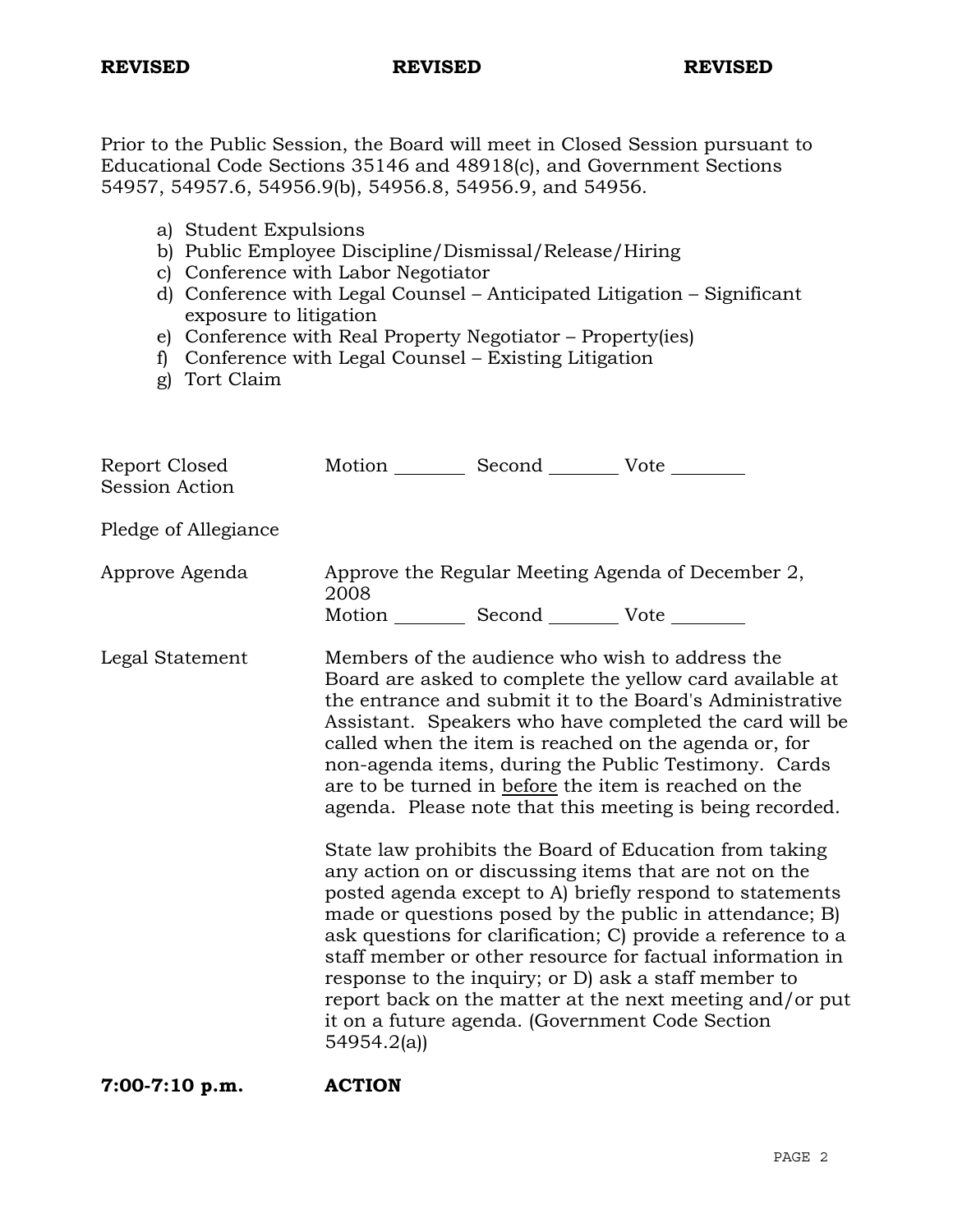## General Services

| $1.1-A$<br><b>Certification of Election</b> | <b>Staff Recommendation:</b><br>Approve to accept the Certification of the<br>November 4, 2008, Election results as<br>of Voters. |        | provided by the Alameda County Registrar | Per the Office of<br>Registrar of<br>Voters.<br>certification will<br>be sent by Fed<br>Ex to the<br>District on Dec.<br>$2.$ and<br>distributed at |
|---------------------------------------------|-----------------------------------------------------------------------------------------------------------------------------------|--------|------------------------------------------|-----------------------------------------------------------------------------------------------------------------------------------------------------|
|                                             | <b>Motion</b>                                                                                                                     | Second | Votel                                    | the Board<br>meeting                                                                                                                                |

### **7:10 – 7:45 p.m. PRESENTATIONS**

- \* The Board of Education and the Superintendent will recognize and honor Stephen Cassidy for his four years of service on the Board of Education with a Resolution of Appreciation.
- \* The Board of Education and the Superintendent will recognize and honor Linda Perry for her twelve years on the Board of Education, and having served as Board President 1998/99 and 2003/04, with a Resolution of Appreciation.
- The Board of Education and the Superintendent will recognize and honor T.W. "Rick" Richards for his eight years on the Board of Education, and having served as Board President 2006/2007, with a Resolution of Appreciation.
- \* The Board of Education and the Superintendent will recognize and honor Raymond "Ray" E. Davis III for his four years on the Board of Education and having served as Board President for 2007-2008 with a Resolution of Appreciation.

### **PUBLIC TESTIMONY ON NON-AGENDA ITEMS**

**7:45 – 8:15 p.m. REPORTS** Correspondence Student Board Member Report Superintendent's Report Board Committee Reports

- Facilities/Technology
- Finance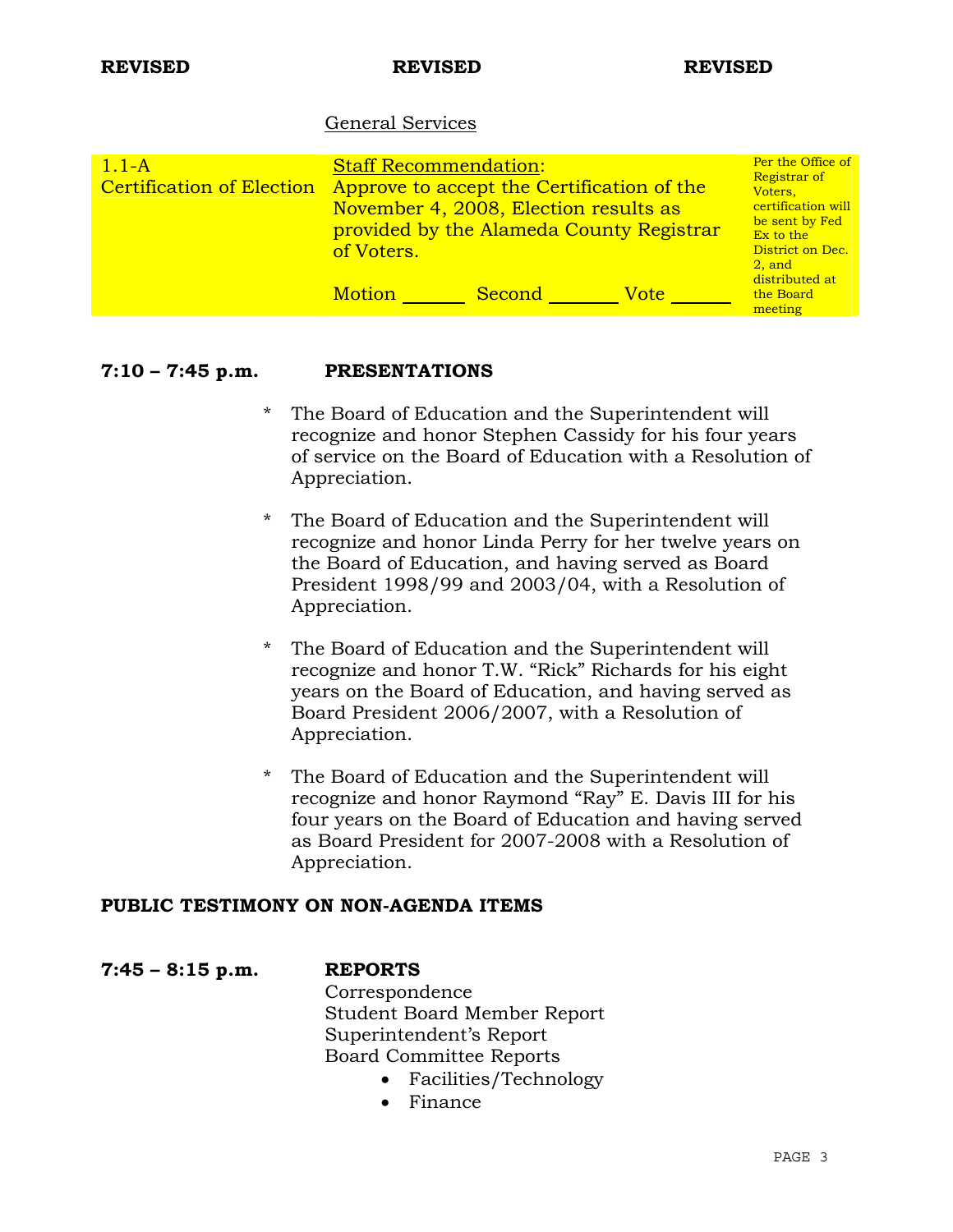• Policy

## **8:15 – 8:20 p.m. CONSENT ITEMS**

These items are considered routine and may be enacted by a single motion. At the request of any member of the Board, any item on the consent agenda shall be removed and given individual consideration for action as a regular agenda item.

## General Services

| $1.1-C$<br>Approval of Board<br>Minutes – October 21,                                      | Staff Recommendation:<br>Approve the minutes of the regular board meeting<br>held on October 21, 2008.                                                             |
|--------------------------------------------------------------------------------------------|--------------------------------------------------------------------------------------------------------------------------------------------------------------------|
| 2008                                                                                       | Motion _________ Second _________ Vote _______                                                                                                                     |
| $1.2-C$<br>Proposed Changes to<br>Board Bylaw 9270(b) -<br>Economic Interest<br>Disclosure | Staff Recommendation:<br>Approve the Proposed Changes to Board Bylaw<br>9270(b) – Economic Interest Disclosure.<br>Motion _________ Second __________ Vote _______ |
| Human Resources                                                                            |                                                                                                                                                                    |
| $2.1 - C$<br>Acceptance of<br>Personnel Report                                             | <b>Staff Recommendation:</b><br>Accept Personnel Report as submitted.                                                                                              |
|                                                                                            | Motion _________ Second __________ Vote ____                                                                                                                       |
| $2.2 - C$<br>Renewal of Student<br><b>Teaching Agreements</b>                              | Staff Recommendation:<br>Approve the renewal of the Student Teaching<br>Agreements between the District and San<br>Francisco State University.                     |
|                                                                                            | Motion _________ Second ___________ Vote ___                                                                                                                       |
| $2.3-C$<br>Proposed Changes to<br>Board Policy and<br>Exhibit E 1240,                      | Staff Recommendation:<br>Approve the proposed revised changes to Board<br>Policy and Exhibit E 1240, Volunteer Assistance.                                         |
| Volunteer Assistance                                                                       | Motion _________ Second __________ Vote _______                                                                                                                    |
| <b>Educational Services</b>                                                                |                                                                                                                                                                    |
| $3.1-C$<br>Discard Library Books                                                           | <b>Staff Recommendation:</b><br>Approve the request for discard library books that                                                                                 |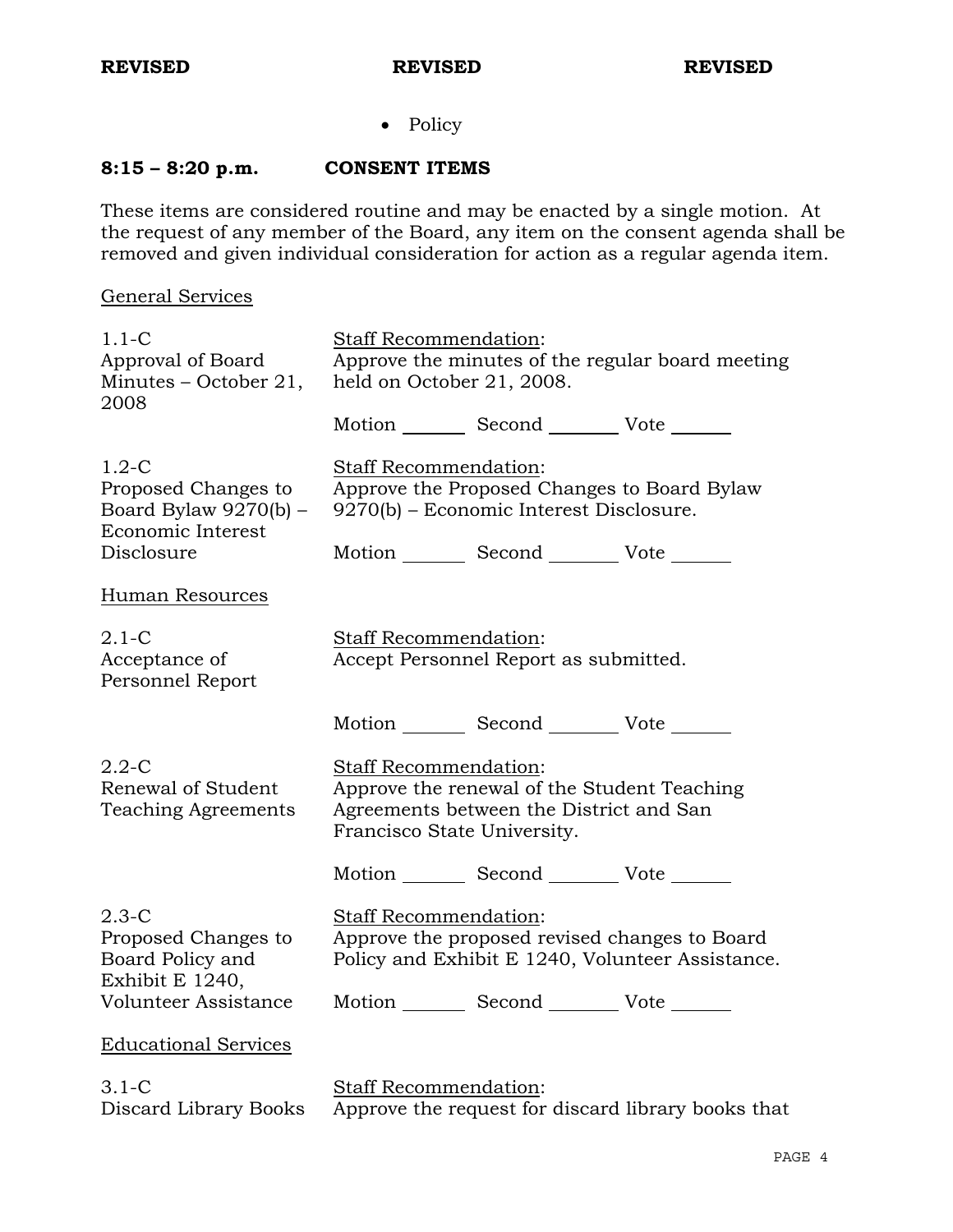School Music Building

## **REVISED REVISED REVISED**

| that are Obsolete,<br>Damaged or In Poor<br>Condition at Garfield                                                                                                                       | are obsolete, damaged or in poor condition at<br>Garfield Elementary School.                                                                                                                           |
|-----------------------------------------------------------------------------------------------------------------------------------------------------------------------------------------|--------------------------------------------------------------------------------------------------------------------------------------------------------------------------------------------------------|
| <b>Elementary School</b>                                                                                                                                                                | Motion _________ Second __________ Vote _______                                                                                                                                                        |
| $3.2-C$<br>Proposed Changes to<br>Board Policy and<br>Exhibit 6153, School<br>Sponsored Trips                                                                                           | Staff Recommendation:<br>Approve the proposed revised changes to Board<br>Policy and Exhibit 6153, School Sponsored Trips.<br>Motion _________ Second __________ Vote _______                          |
| $3.3-C$<br>Carl D. Perkins Career<br>& Technology<br>Education<br>Improvement Act of<br>2006, 2008-2012<br><b>LOCAL PLAN</b> for<br><b>CAREER TECHNICAL</b><br><b>EDUCATION</b> for San | Staff Recommendation:<br>Approve the Carl D. Perkins Career & Technology<br>Education Improvement Act of 2006, 2008-2012<br>LOCAL PLAN for CAREER TECHNICAL<br>EDUCATION for San Leandro Adult School. |
| Leandro Adult School                                                                                                                                                                    | Motion _________ Second __________ Vote _______                                                                                                                                                        |
| $3.4-C$<br>Proposed Revisions to<br>Administrative<br>Regulation 5111.13,<br>Residency for                                                                                              | <b>Staff Recommendation:</b><br>Approve the proposed revisions to Administrative<br>Regulation 5111.13, Residency for Homeless<br>Children.                                                            |
| Homeless Children                                                                                                                                                                       | Motion _________ Second _________ Vote _______                                                                                                                                                         |
| Facilities and Construction                                                                                                                                                             |                                                                                                                                                                                                        |
| $5.1-C$<br>Amendment #3 to<br>Architectural Services<br>with WLC Architects<br>for the 9 <sup>th</sup> Grade<br>Campus to Include                                                       | Staff Recommendation:<br>Approve Amendment #3 to Architectural Services<br>with WLC Architects for the 9 <sup>th</sup> Grade Campus to<br>Include Redesign of the Foundation Matt Slab.                |
| Redesign of the<br><b>Foundation Matt Slab</b>                                                                                                                                          | Motion _________ Second __________ Vote _______                                                                                                                                                        |
| $5.2-C$<br>Western Roofing<br>Services Contract<br>Change Order #1 for<br>the San Leandro High                                                                                          | <b>Staff Recommendation:</b><br>Approve the Western Roofing Services Contract<br>Change Order #1, for the San Leandro High<br>School Music Building.                                                   |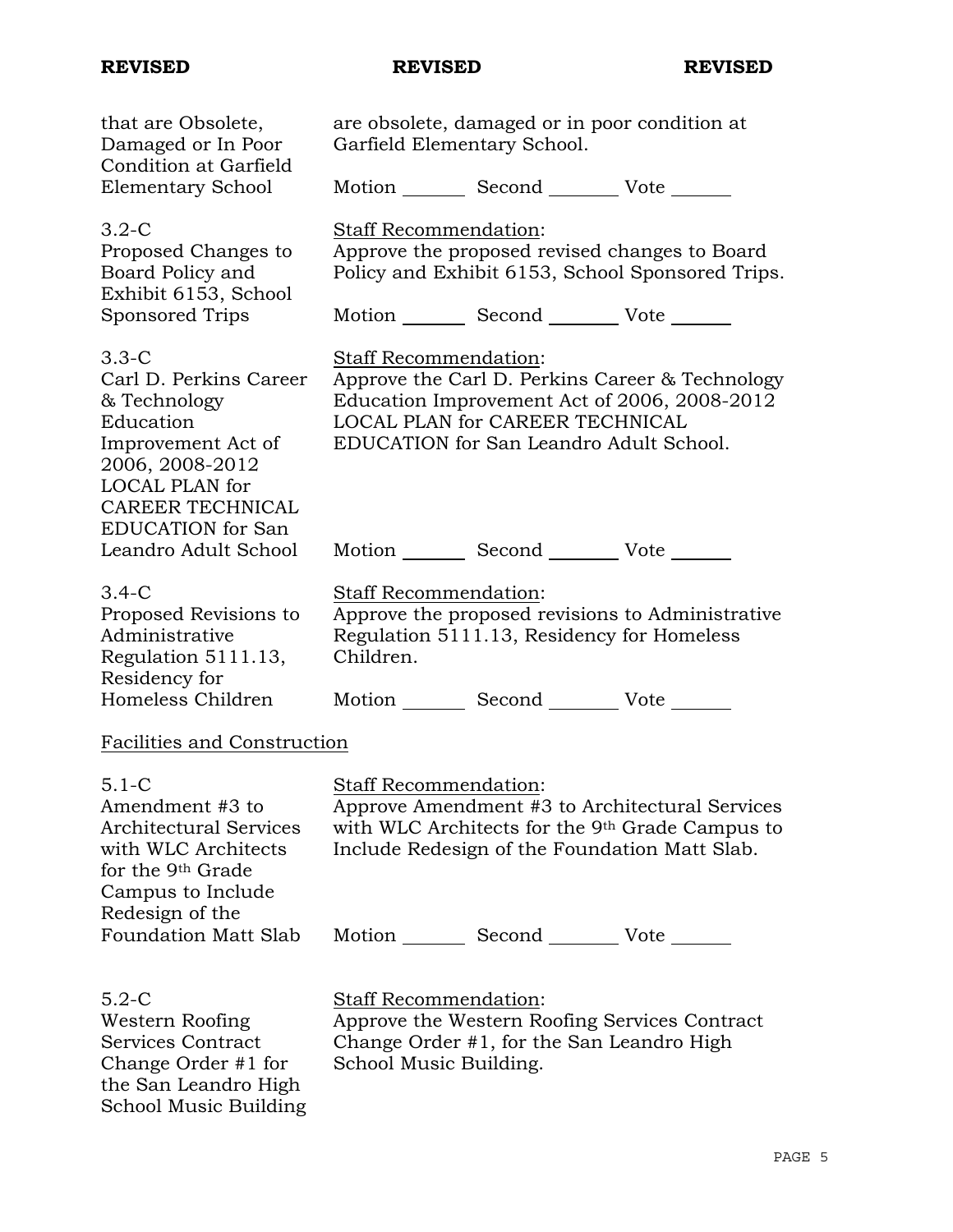| <b>REVISED</b>                                                                                                                                | <b>REVISED</b>                                                                                                                                                         | <b>REVISED</b> |
|-----------------------------------------------------------------------------------------------------------------------------------------------|------------------------------------------------------------------------------------------------------------------------------------------------------------------------|----------------|
| Project                                                                                                                                       | Motion Second Vote                                                                                                                                                     |                |
| $5.3-C$<br>Chapot Construction<br>Change Order #4 for<br>the McKinley and<br>Washington<br><b>Elementary Schools</b><br>Restroom Renovation   | <b>Staff Recommendation:</b><br>Ratify Chapot Construction Change Order #4 for<br>the McKinley and Washington Elementary<br>Schools restroom renovation project.       |                |
| Project                                                                                                                                       | Motion _________ Second __________ Vote _______                                                                                                                        |                |
| $5.4-C$<br>Notice of Completion<br>for McKinley and<br>Washington<br><b>Elementary Schools</b><br>Restroom Renovation<br>Project: Bid Package | <b>Staff Recommendation:</b><br>Approve the Notice of Completion for McKinley<br>and Washington Elementary Schools Restroom<br>Renovation Project: Bid Package #08-03. |                |
| #08-03                                                                                                                                        | Motion Second Vote                                                                                                                                                     |                |

# **8:15- 8:45 p.m. CONFERENCE**

These items are submitted for advance planning and to assist the Board in establishing future agenda items. The Board may, however, take action on the following:

# Educational Services

| $3.1-CF$<br>Proposed New Board<br>Policy, Administrative<br>Regulation and Exhibit<br>5124.1, Parent | <b>Staff Recommendation:</b><br>The Board will discuss and consider adopting the<br>proposed new Board Policy, Administrative<br>Regulations and Exhibit 5124.1, Parent<br>Technology Acceptable Use. |  |  |
|------------------------------------------------------------------------------------------------------|-------------------------------------------------------------------------------------------------------------------------------------------------------------------------------------------------------|--|--|
| <b>Technology Acceptable</b><br>Use                                                                  | Motion<br>Second Vote                                                                                                                                                                                 |  |  |
| 20.0                                                                                                 |                                                                                                                                                                                                       |  |  |

| $3.2-CF$               | <b>Staff Recommendation:</b>                     |  |
|------------------------|--------------------------------------------------|--|
| Proposed New Board     | The Board will discuss and consider adopting the |  |
| Policy, Administrative | proposed new Board Policy, Administrative        |  |
| Regulations and        | Regulations and Exhibits 1 and 2, 6173,          |  |
| Exhibits 1 and 2,      | Education for Homeless Children.                 |  |
| 6173, Education for    |                                                  |  |
| Homeless Children      | Motion<br>Second<br>Vote                         |  |
|                        |                                                  |  |
| $3.3-CF$               | Staff Recommendation:                            |  |
|                        |                                                  |  |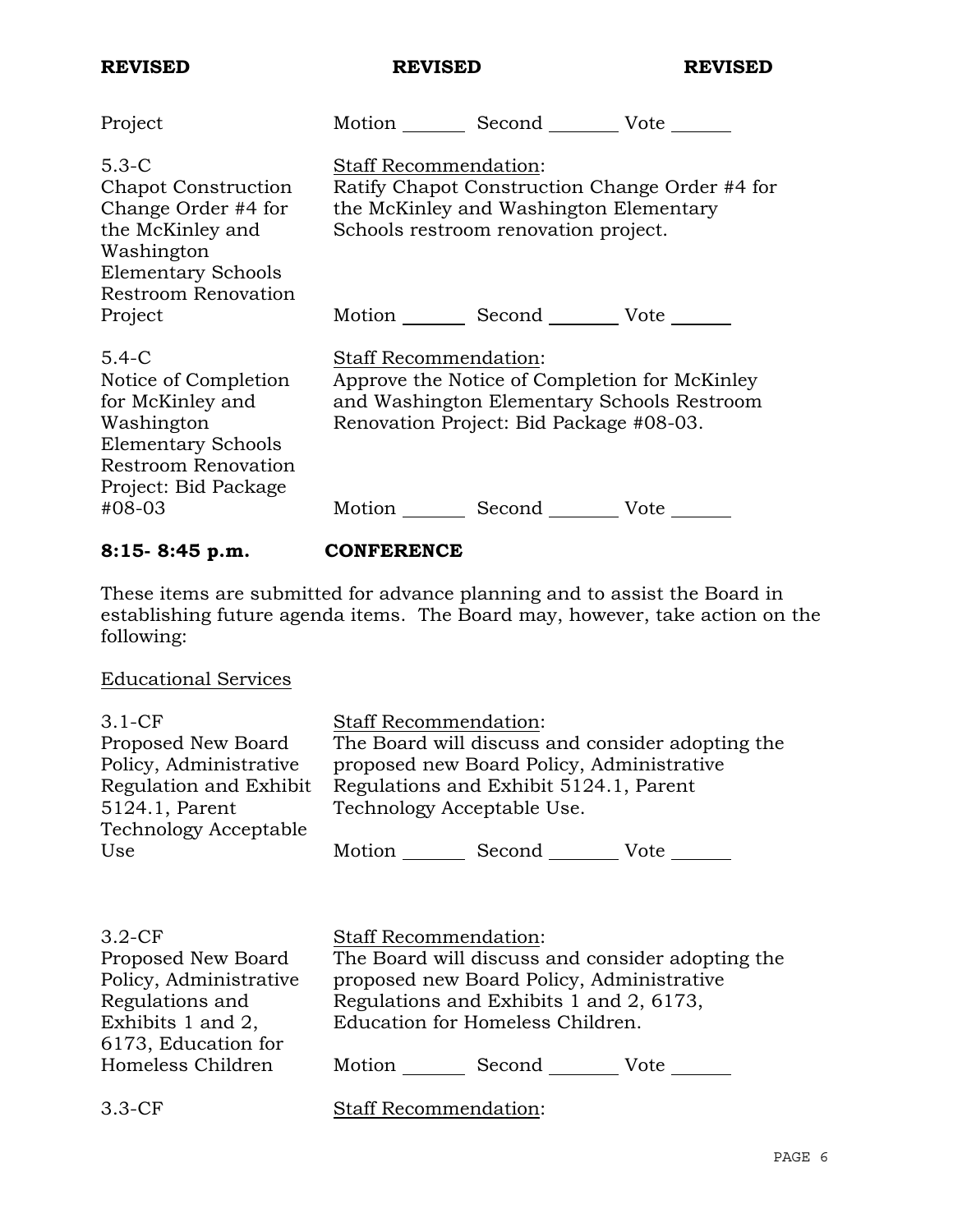**REVISED REVISED REVISED** 

| Proposed New Board<br>Policy and<br>Administrative<br>Regulation 6173.1,<br><b>Education for Foster</b><br>Youth | The Board will discuss and consider adopting the<br>proposed New Board Policy and Administrative<br>Regulation 6173.1, Education for Foster Youth.<br>Motion Second Vote ______ |
|------------------------------------------------------------------------------------------------------------------|---------------------------------------------------------------------------------------------------------------------------------------------------------------------------------|
|                                                                                                                  |                                                                                                                                                                                 |
| 8:45-9:00 p.m.                                                                                                   | <b>INFORMATION</b>                                                                                                                                                              |
| Human Resources                                                                                                  |                                                                                                                                                                                 |
| $2.1-I$<br>Proposed Changes to<br>AR 1240, Volunteer<br>Assistance                                               | Staff Recommendation:<br>The Board will receive for information and review<br>the proposed changes to AR 1240, Volunteer<br>Assistance.                                         |
| <b>Educational Services</b>                                                                                      |                                                                                                                                                                                 |
| $3.2-I$<br>Proposed Changes to<br>AR 6153, School<br>Sponsored Trips                                             | Staff Recommendation:<br>The Board will receive for information and review<br>the AR 6153, School Sponsored Trips.                                                              |
| <b>Business Operations</b>                                                                                       |                                                                                                                                                                                 |
| $4.1-I$<br>Investment Report for<br>September 2008                                                               | Staff Recommendation:<br>The Board will receive for information and review<br>the Investment Report for the month of September<br>2008.                                         |
| 9:00 p.m.                                                                                                        | ADDITIONAL SUGGESTIONS AND COMMENTS FROM<br><b>BOARD MEMBERS</b>                                                                                                                |
| <b>ANNOUNCEMENT</b>                                                                                              | <b>Board of Education Meetings</b>                                                                                                                                              |
|                                                                                                                  | Special Meeting – December 8, 2008<br>(Swearing in and Reception for Newly Elected Trustees)<br>Special Meeting – December 11, 2008                                             |

Regular Meeting – January 8, 2009

**13, DO, - Business Services, 6-8 pm** 

**Proposed Special Board Orientation Meeting January** 

Regular Meeting – January 21, 2009 (Wednesday)

PAGE 7